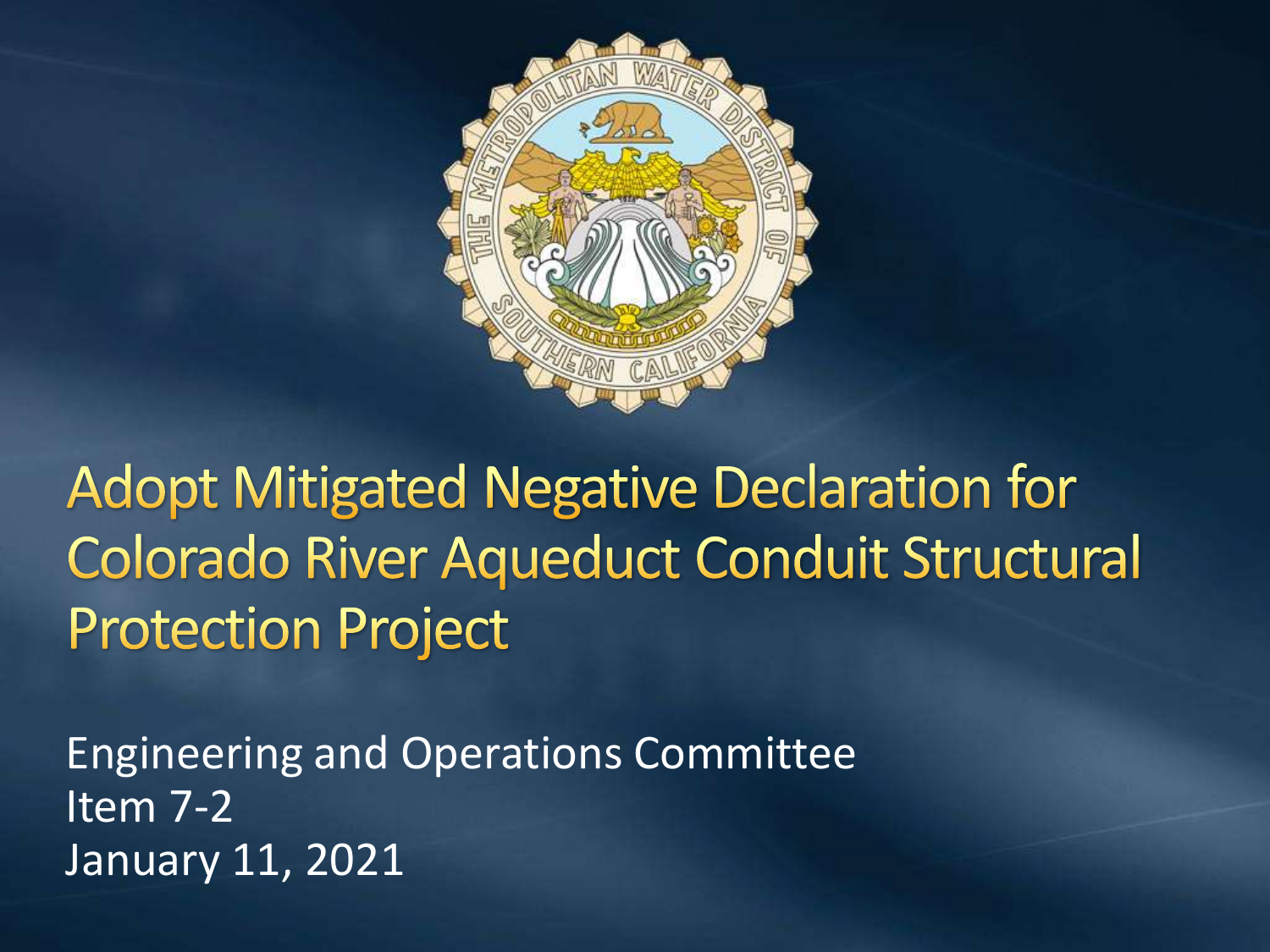### **Current Action**

- Adopt Mitigated Negative Declaration for the ۰ Colorado River Aqueduct Conduit Structural Protection Project
- **•** No funds required



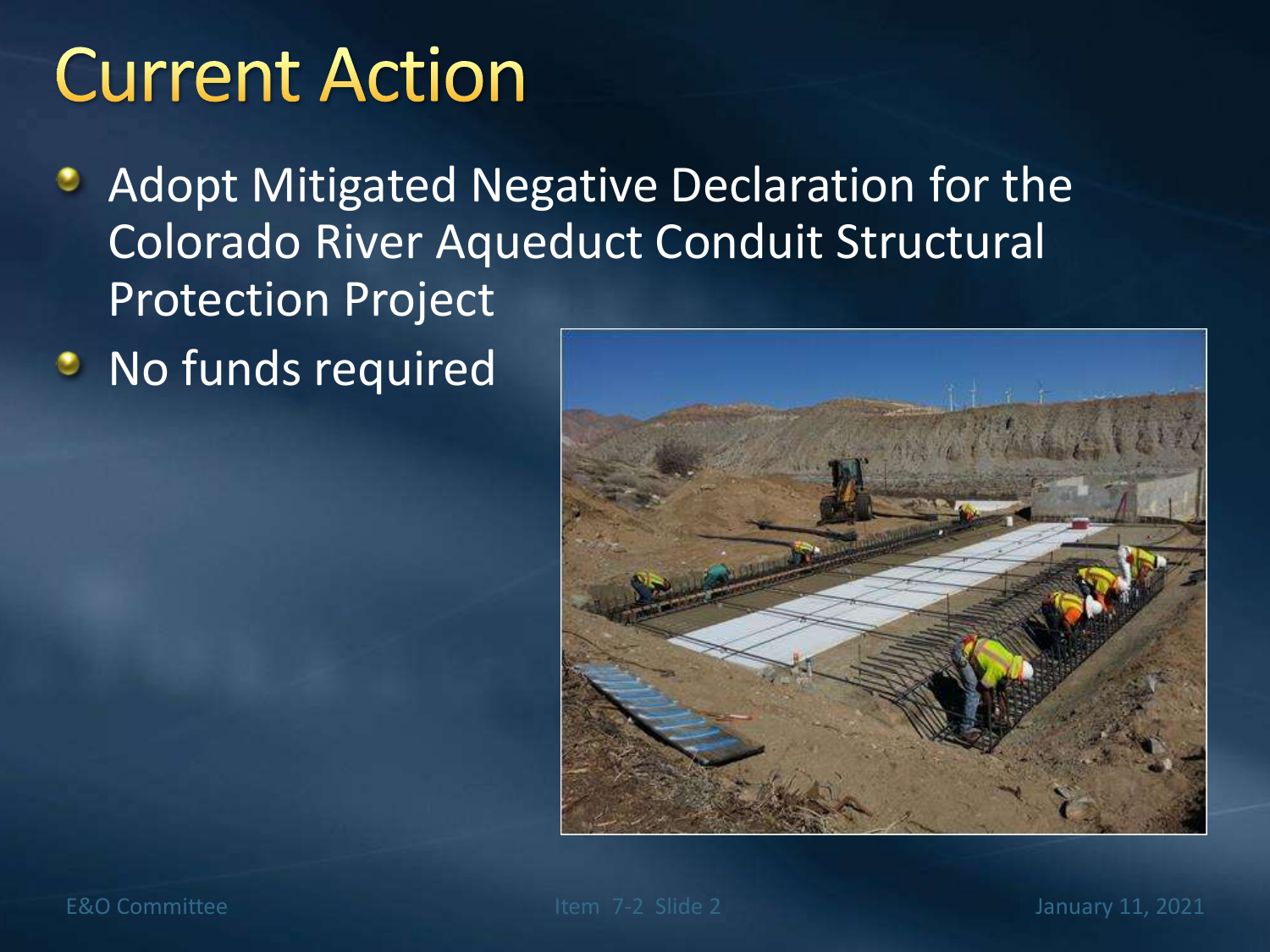# **Background**

- 24 sites along CRA identified as vulnerable to damage from heavy equipment loading
- **Proposed project would:** 
	- *C* Realign access roads
	- **Construct concrete protective slabs**
	- **Construct crane operating pads**
- **MND must be adopted to obtain environmental** permits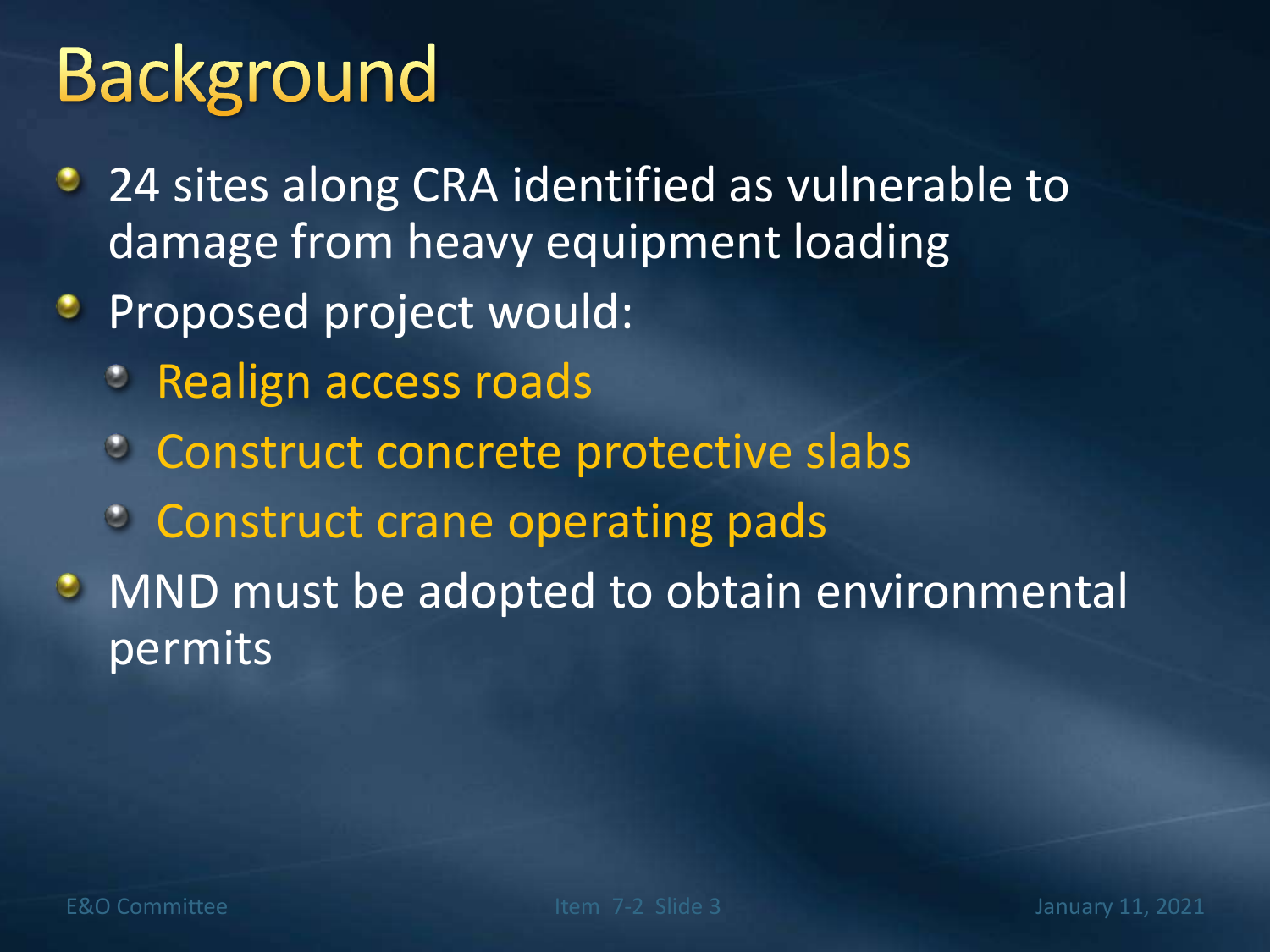### **Location Map**



E&O Committee Internal Committee Internal Committee Item 7-2 Slide 4 January 11, 2021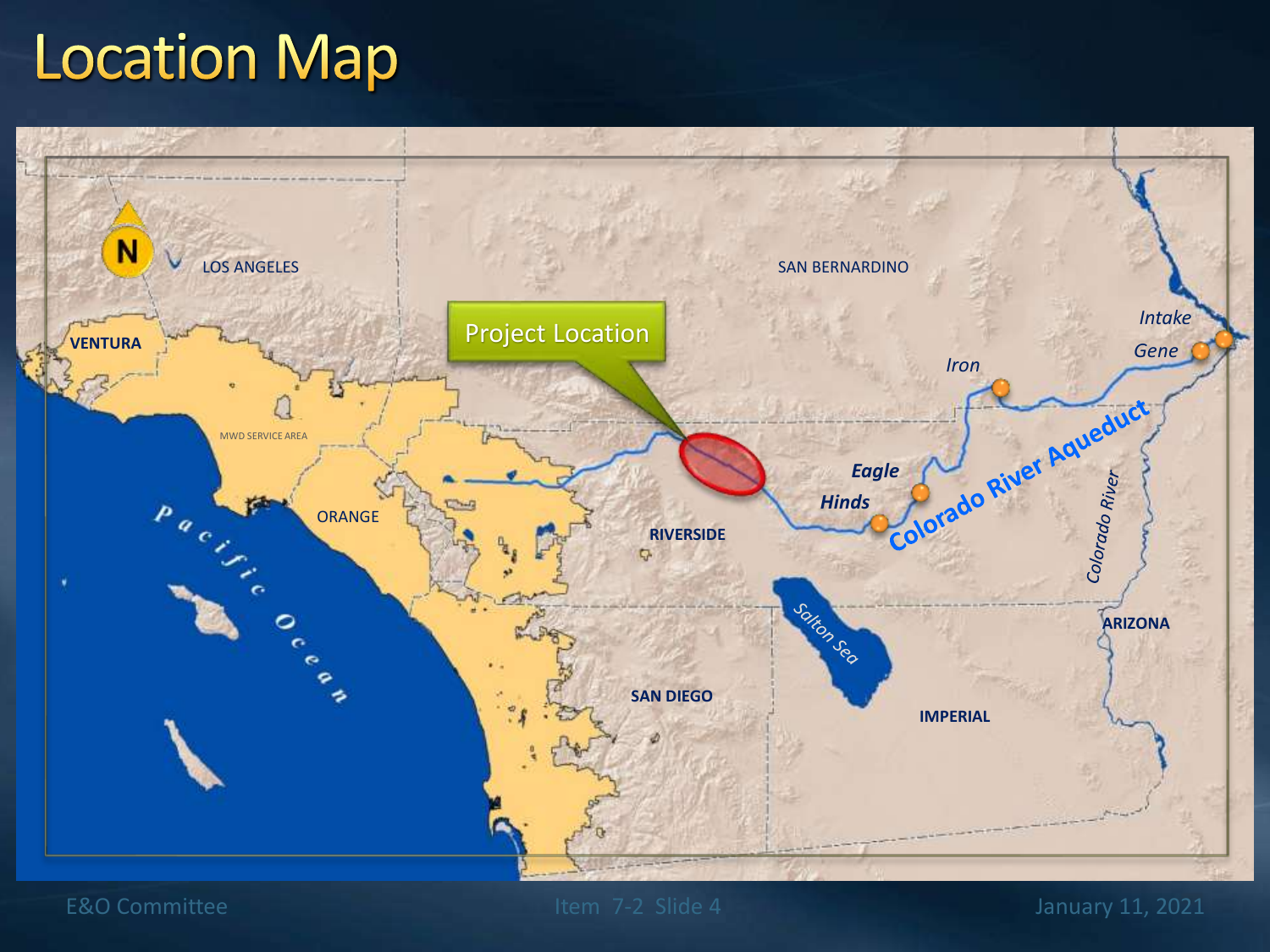### **Project Location**



#### E&O Committee Item 7-2 Slide 5 January 11, 2021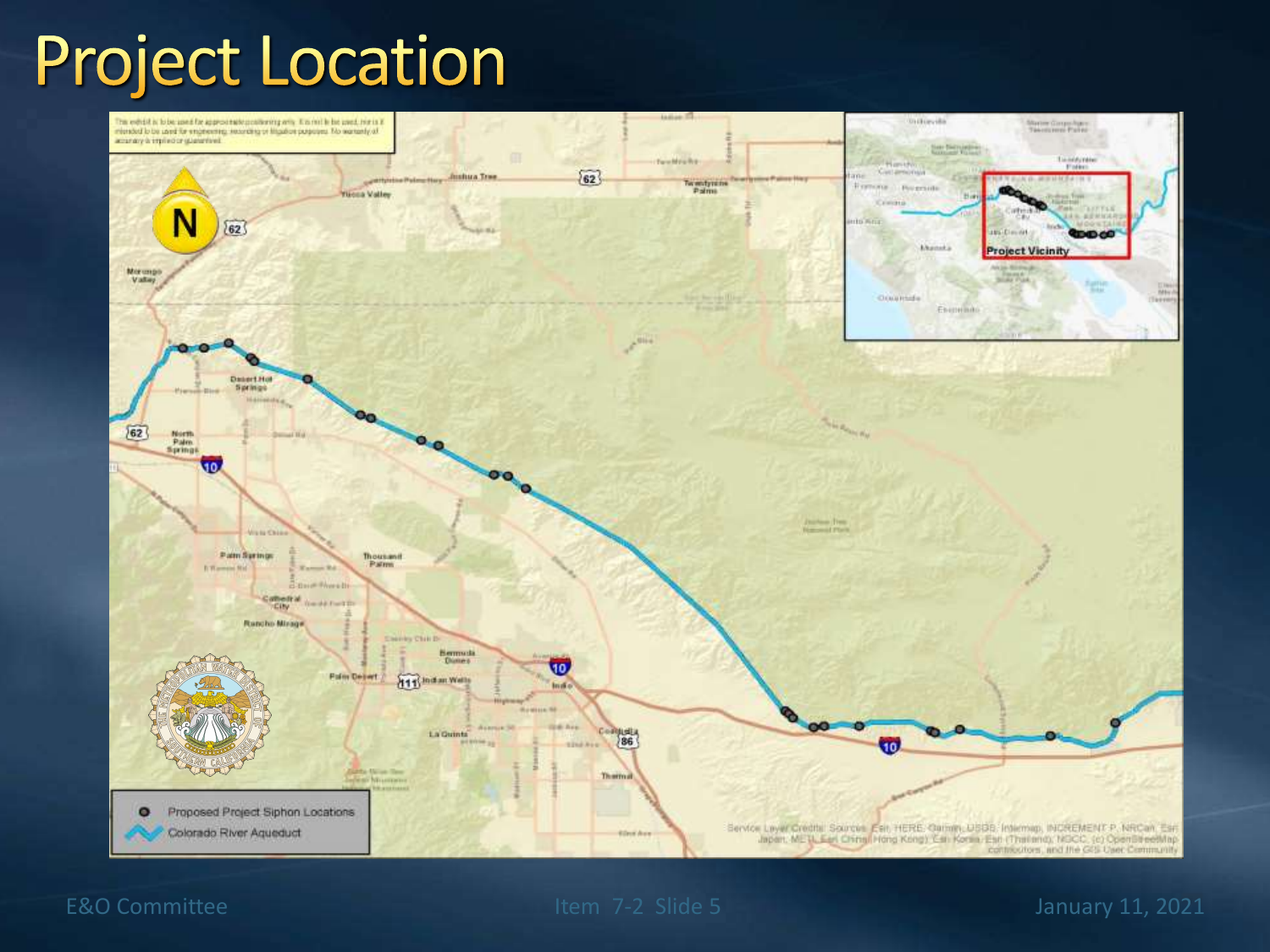#### **Adopt Mitigated Negative Declaration**

• 2 potentially significant impact categories

- Biological resources
- Tribal cultural resources

• All impacts less than significant with mitigation

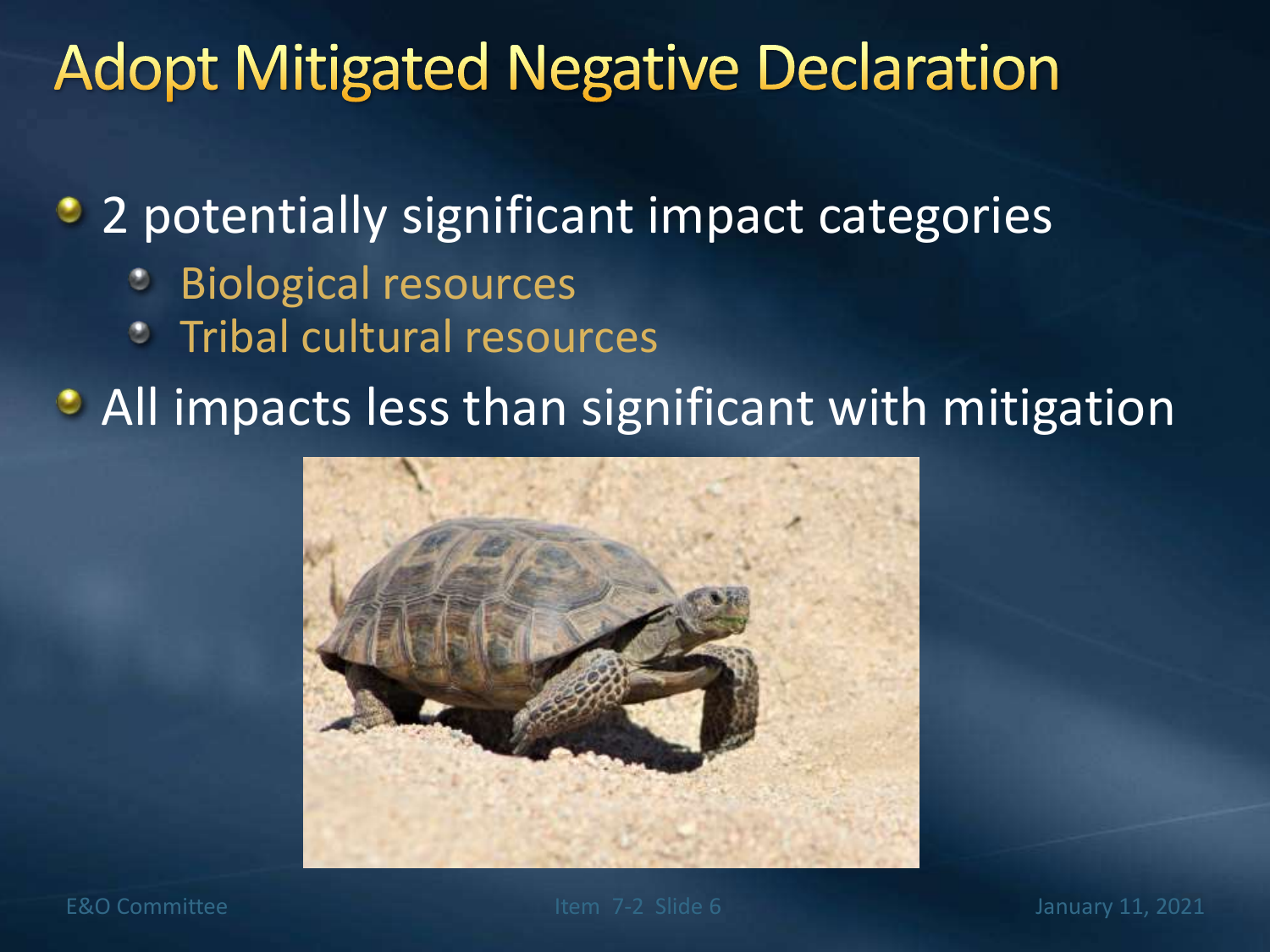## Schedule









E&O Committee Internal Committee Internal Committee Internal Committee Internal Committee Internal Committee Internal Committee Internal Committee Internal Committee Internal Committee Internal Committee Internal Committee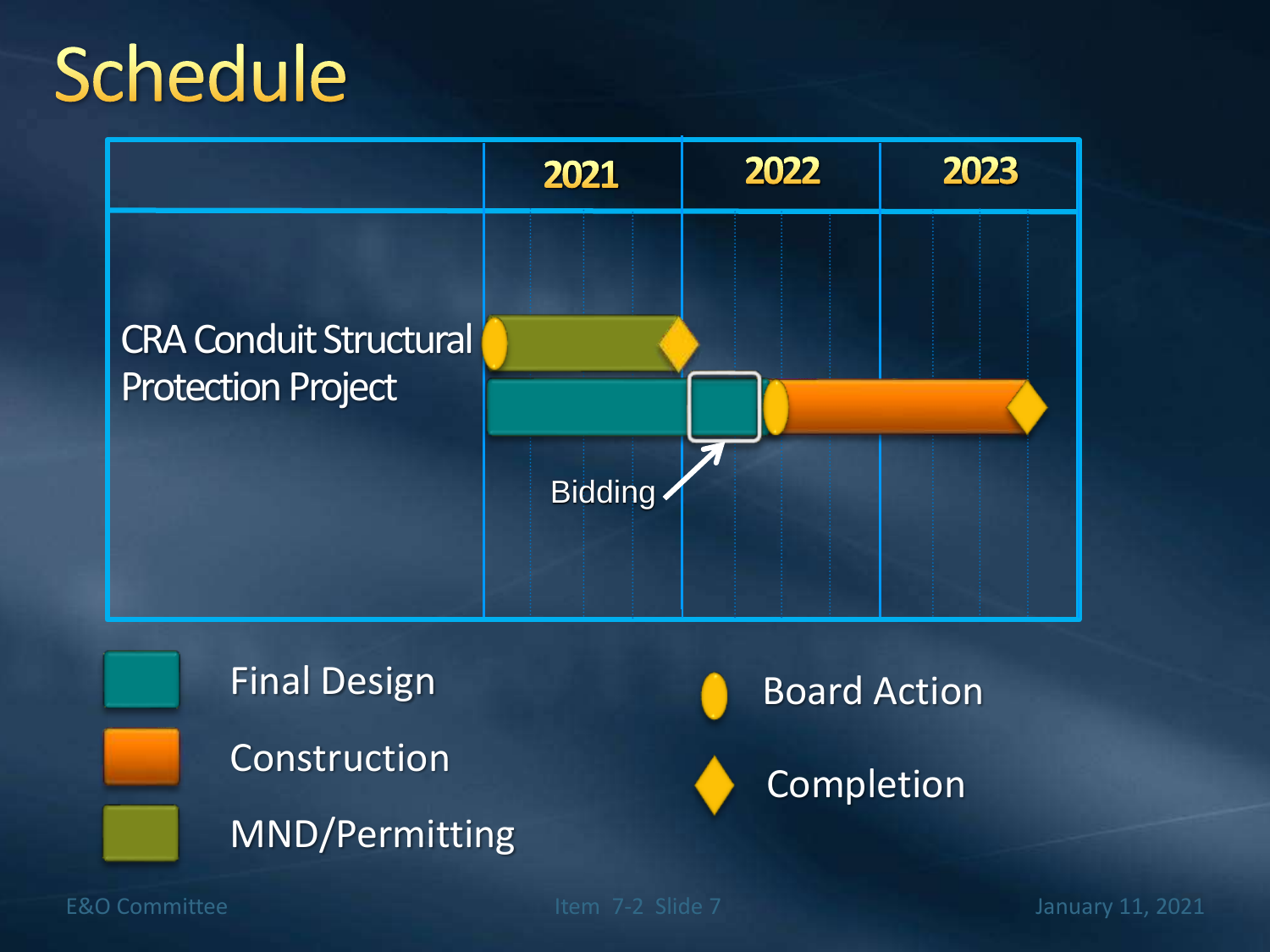#### **Board Options** Option #1 ٥

Adopt the Mitigated Negative Declaration for the Colorado River Aqueduct Conduit Structural Protection Project and take related CEQA actions.

#### $\bullet$ Option #2

**Do not adopt the Mitigated Negative** Declaration.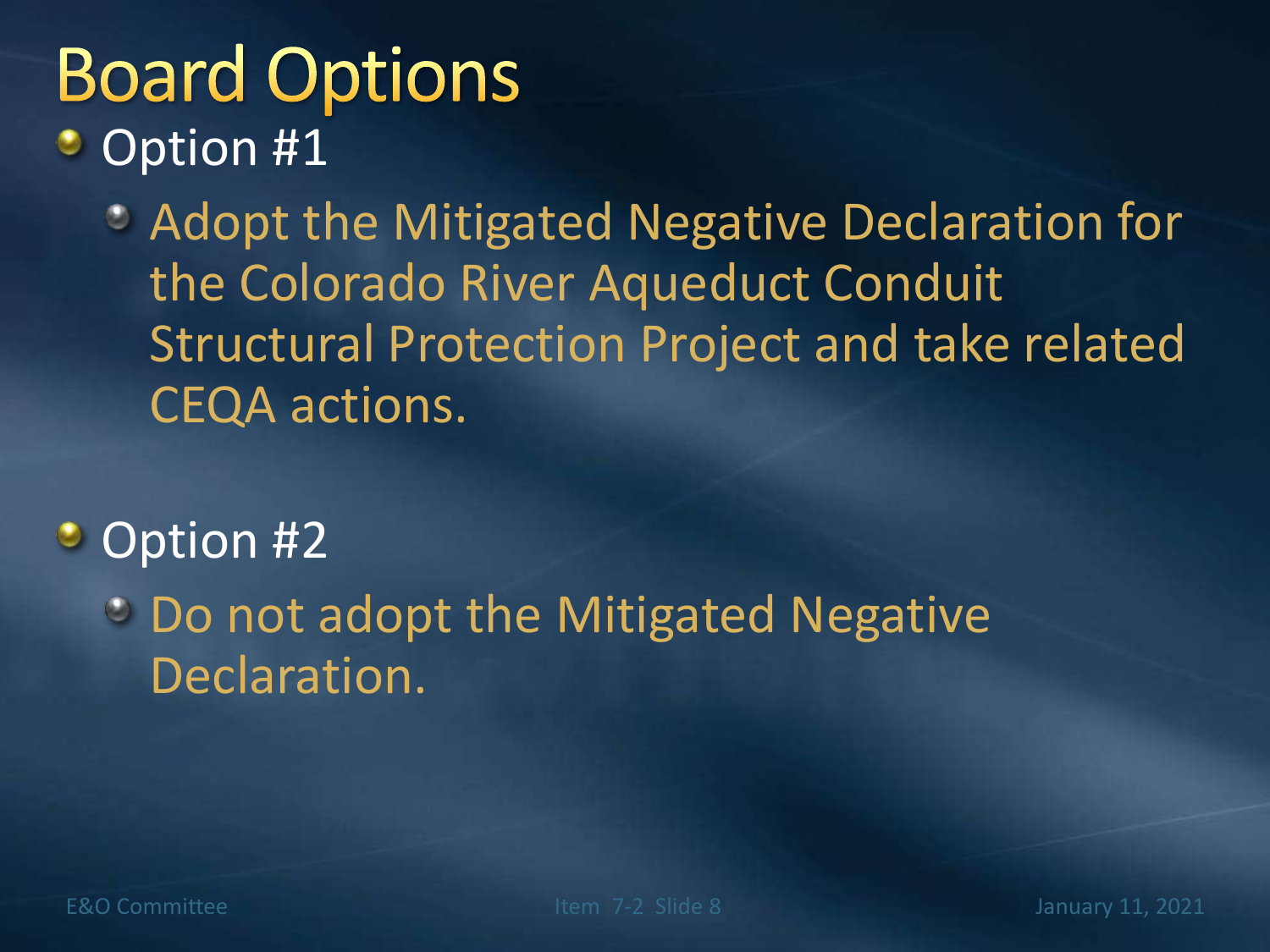## **Staff Recommendation**

#### Option #1۰